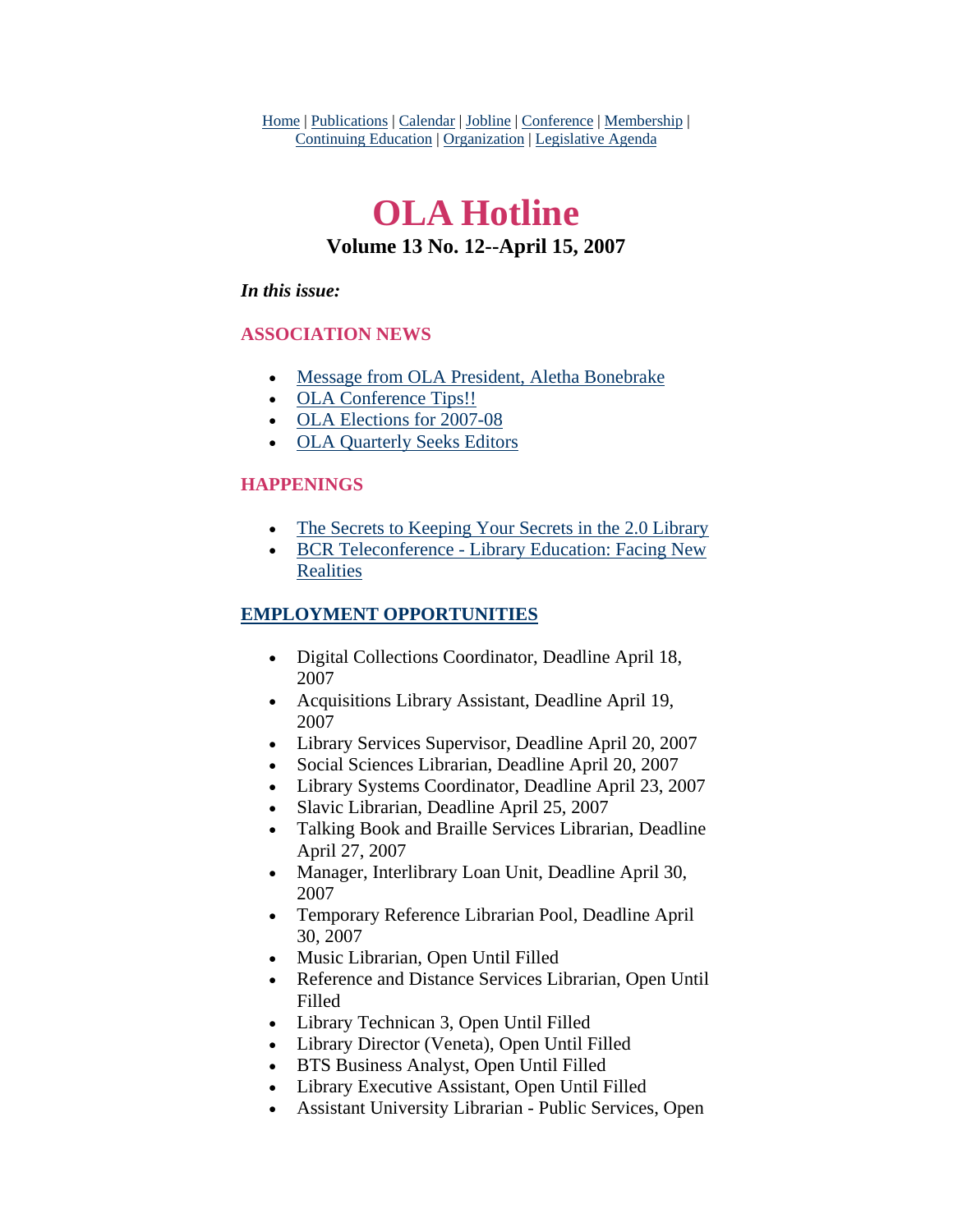Until Filled

- <span id="page-1-0"></span>• Business & Economics Reference & Instruction Librarian, Open Until Filled
- Library Director (Lakeview), Open Until Filled
- Public Services Librarian, Open Until Filled

#### **CALENDAR**

# **Association News**

#### **Message from OLA President, Aletha Bonebrake**

The OLA Conference is the highlight of our Association's year. We all look forward to seeing our colleagues and, for some of us, getting a welcome breather from budgets and the mundane. It is also the premier opportunity to enrich our professional growth through the excellent work accomplished by our Divisions, Committees and Round Tables in the variety of programs and events they have prepared for our enlightenment and pleasure. Without a doubt, there is something meaningful for everyone to experience and use long after the Conference. Please join us and make that connection or receive inspiration. Even if you only have time for one program and a latte with a friend, it could be a moment to remember.

I would encourage those of you who have not been involved in OLA leadership roles these past few years to look around you during the Conference and see where your passions and principles lie. Then consider participating in the special groups that make our Association and our Conference so vibrant.

I have asked before, and I ask again, if you would like to help continue the culture of service to one another that OLA represents, that you get in touch with your President or Vice-President and let them know your area of interest. New committee appointments are made each year. The Conference is a good place to discover your interest area and meet those who share that interest.

OLA currently needs one more member for the Intellectual Freedom Committee and two more members for the Membership Committee in the coming year. I urge those of you among us that can give some time for our mutual community of service to get in touch with me at (541) 523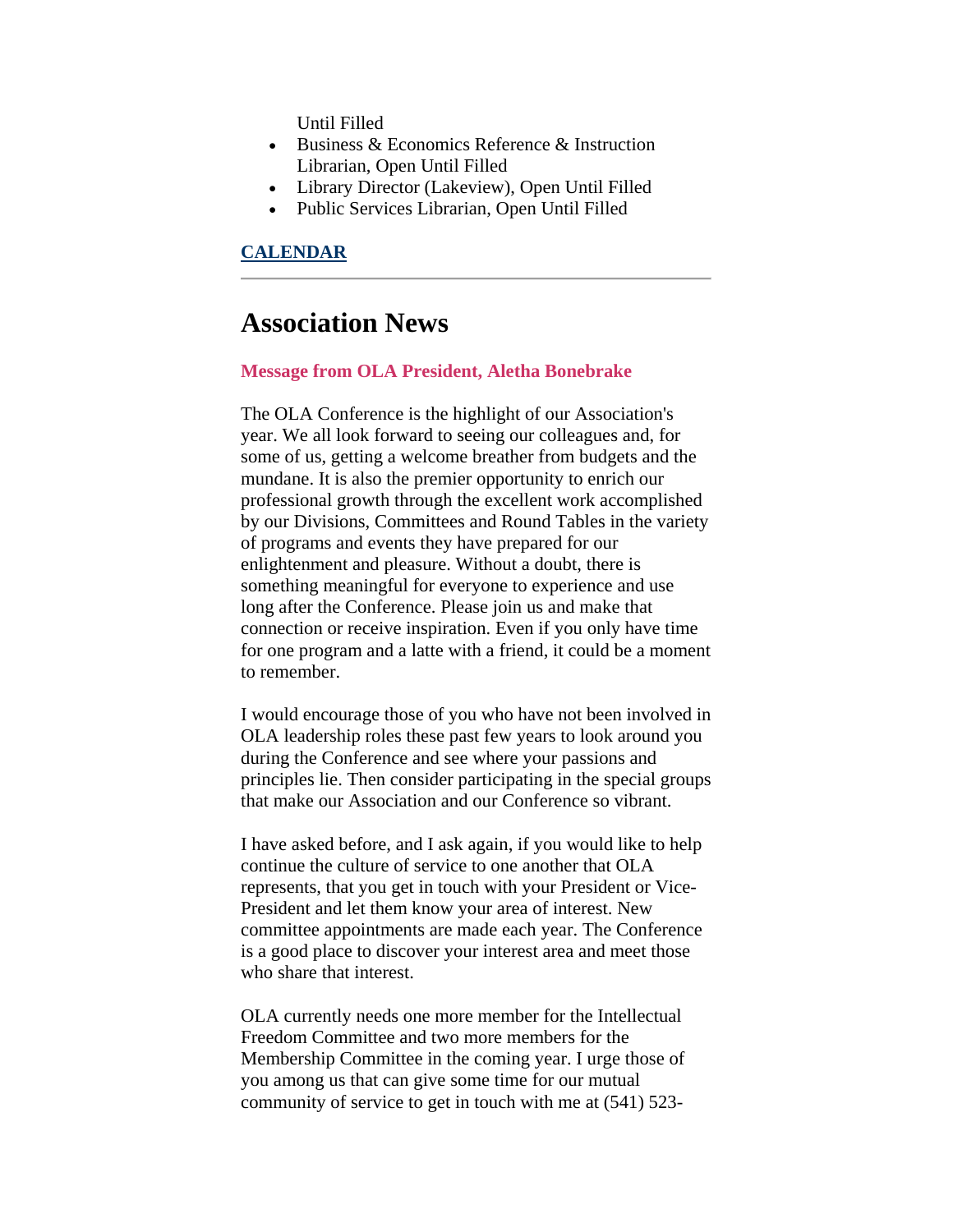<span id="page-2-0"></span>6419 or [by email](mailto:alethab@oregontrail.net). I promise I won't trap you. I'll just share the opportunities that await.

**OLA Conference Tips!!** -- from Lynne Mildenstein, Conference Chair

It's hard to believe, but this week is the OLA conference! We hope you've made all your plans and are looking forward to the wonderful programs, exciting events, and fun with fellow library colleagues. We know you will enjoy the many learning and sharing opportunities that are available. Here are some key final points:

- 1. Parking--information is available on the [OLA](http://olaweb.org/conference/index.html)  [conference website](http://olaweb.org/conference/index.html) and a parking map will be available at the registration desk.
- 2. Conference Bags--there is no conference bag this year, so please bring one if you need it.
- 3. Shoes--wear comfortable shoes.
- 4. Exhibitors--visit the exhibits booths and thank them for supporting the OLA conference.
- 5. Sponsors--give special thanks to all of our sponsors (a list is in the printed program). These sponsors make a difference in the quality of programs we are able to offer.
- 6. New Friends--connect with a new colleague. Make an effort to meet someone new and to share a resource and/or to share contact information for future use.
- 7. Great city--explore Corvallis-it's a fun city!
- 8. Evaluation--complete the conference evaluation. It helps in planning future OLA conferences.
- 9. Conference Committee Members--be sure to thank them. If you've worked on this committee, you know how much work is involved!
- 10. Have fun! Enjoy yourself, connect with others, and soak in the great environment.

See you soon! For complete details visit the conference [website.](http://olaweb.org/conference/index.html)

#### **OLA Elections for 2007-08**

It is almost time to do your duty and vote for officers to lead OLA in the next few years. The slate is being finalized and you can hear the candidates for president-elect during Friday's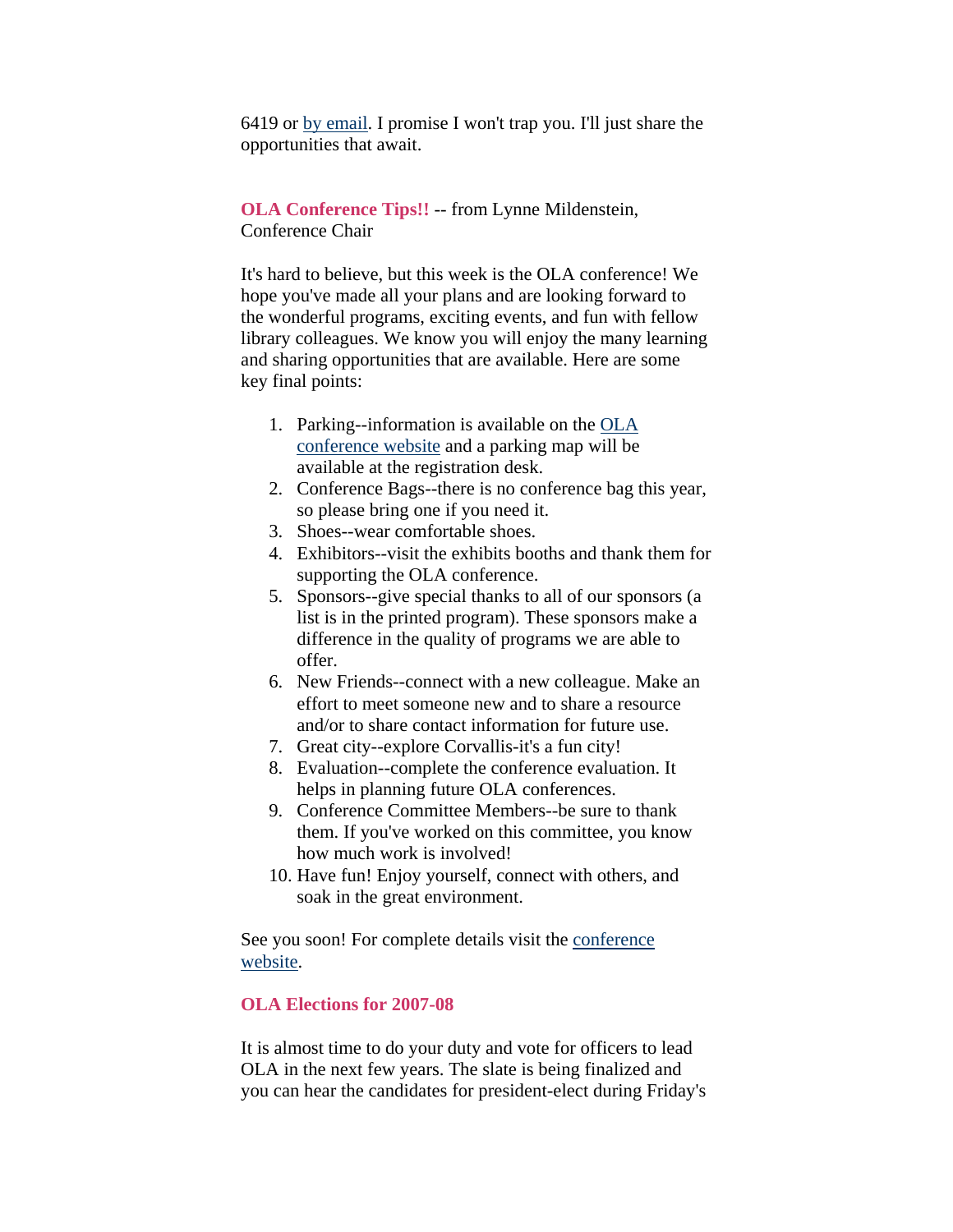<span id="page-3-0"></span>luncheon at the OLA Conference.

Teresa Landers, Deputy Director of the Corvallis-Benton County Public Library, and Mary Ginnane, Youth Services Manager from Eugene Public Library, are your president-elect candidates. Both bring many years of service to OLA and Oregon libraries. Voting information, including candidate statements, will be sent by email around the first of May. Please take the time to find out about the candidates and vote!

Questions can be directed to the OLA Nominations Committee: [Leah Griffith](mailto:leahg@ccrls.org), Mary Norman, Maureen Kelly.

#### **OLA Quarterly Seeks Editors**

The OLA Quarterly is looking for guest editors for 2007/2008 issues:

**Fall:** deadline is July 15 **Winter:** deadline is October 15 **Spring:** deadline is January 15

Contact Loretta Rielly, [by email](mailto:loretta.rielly@oregonstate.edu) or (541)737- 2642, if you're interested in editing an issue on one of the topics identified by the Publications Committee, or one of your own.

Topics suggested by the Publications Committee:

- 1. Libraries and environment and/or health and wellness. What contributions are libraries making to sustainability? Are any of the new libraries "green buildings"? Are there special collections that address environmental issues?
- 2. Partnerships in Oregon libraries. Partnerships could be with government, non-profit, or for-profit groups. Or partnerships between schools and public libraries or public and academic libraries, etc. Or partnerships that take the form of cooperative digital collections like OSU's [Oregon Explorer](http://willametteexplorer.info/) project.
- 3. Web 2.0. One person suggested that this could be part of an issue on the digital divide (also related to rural communities).
- 4. Libraries and community values (censorship, collections, programs).
- 5. Libraries in the media (books, tv, movies, cartoons,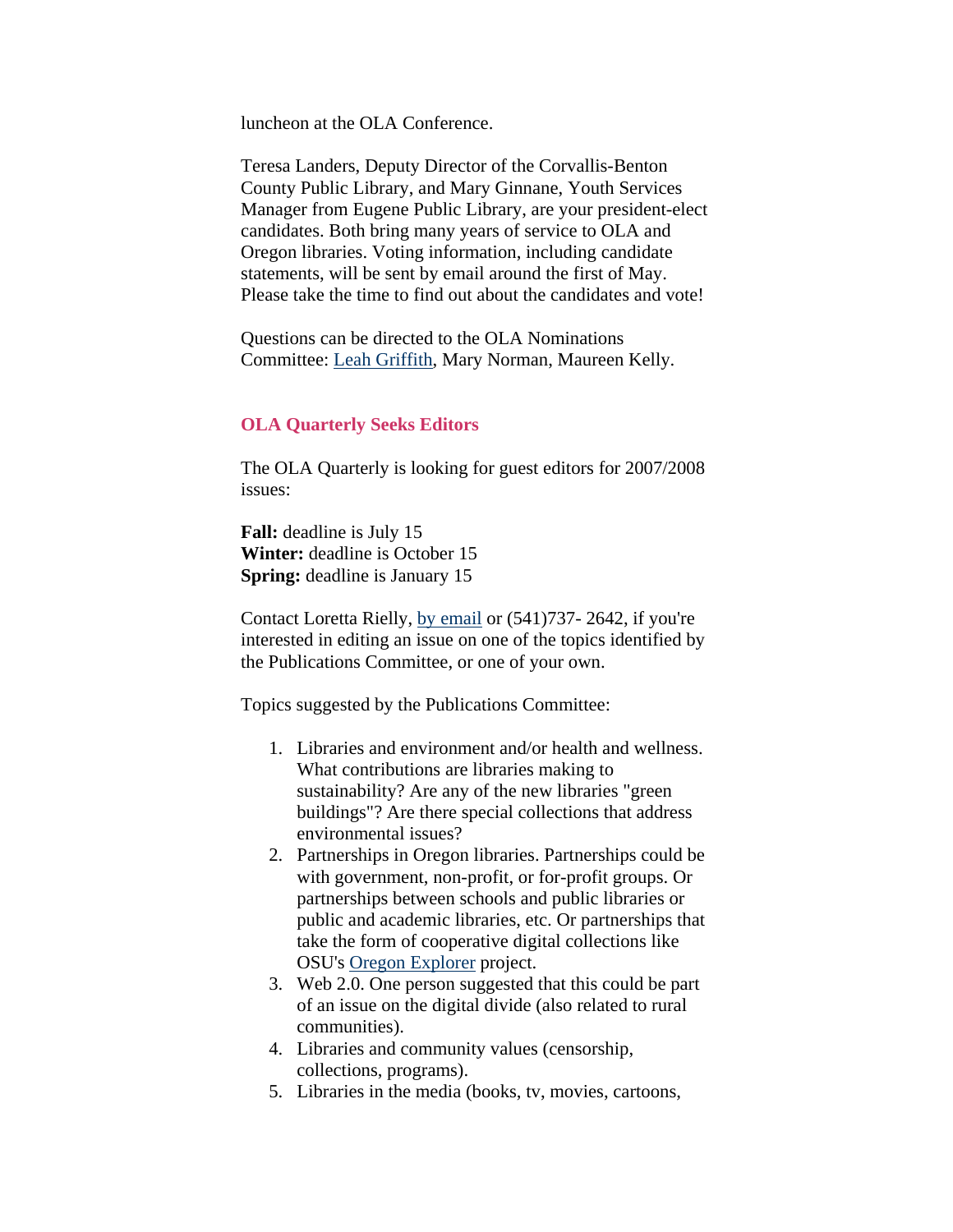Steven Colbert). A "fun" issue.

<span id="page-4-0"></span>For more information on the Quarterly and responsibilities of Guest Editors, visit the [OLA Quarterly webpage](http://www.olaweb.org/quarterly/).

# **Happenings**

**The Secrets to Keeping Your Secrets in the 2.0 Library**

**The Secrets to Keeping Your Secrets in the 2.0 Library -- Privacy Policies and Techniques** workshop meets Friday, May 4, from 1pm - 4pm at Portland Community College, Cascade Campus (TEB - Technology Education Building, Room 226705, N. Killingsworth Street, Portland). [Directions](http://www.pcc.edu/about/locations/cascade/)  [and parking information](http://www.pcc.edu/about/locations/cascade/).

Library 2.0 and privacy: Do you need to tune-up your policy and practice? Blogs, wikis, RSS feeds, text-message overdue notices and other new technologies challenge the moral and legal imperative of the library profession: to protect the privacy of library users. All libraries should have a privacy policy in place, and now we need to update those policies to reflect the realities of the new services we're adding. This workshop will review what a privacy policy should cover in the 2.0 library. Bring a copy of your library's privacy policy, and we'll begin its tune-up. (Also, be prepared to hear about one good consequence of the USA PATRIOT Act.)

After polishing your privacy policy with Cindy Gibbon, Alan Cordle will show you some practical methods for protecting your privacy on the web. These techniques will help stop personal information from leaking into the Web 2.0 world, both at home and in the library. In this workshop you will learn to install freeware on your computer that protects you from adware and spyware. You will come away with a few add-ons that protect your IP address and information about your computer and the software it runs from appearing in log files of the websites you visit. You will leave this session with a stealth machine.

#### PRESENTERS:

Cindy Gibbon is Access Services Manager for Multnomah County Library in Portland, Oregon. Among her duties are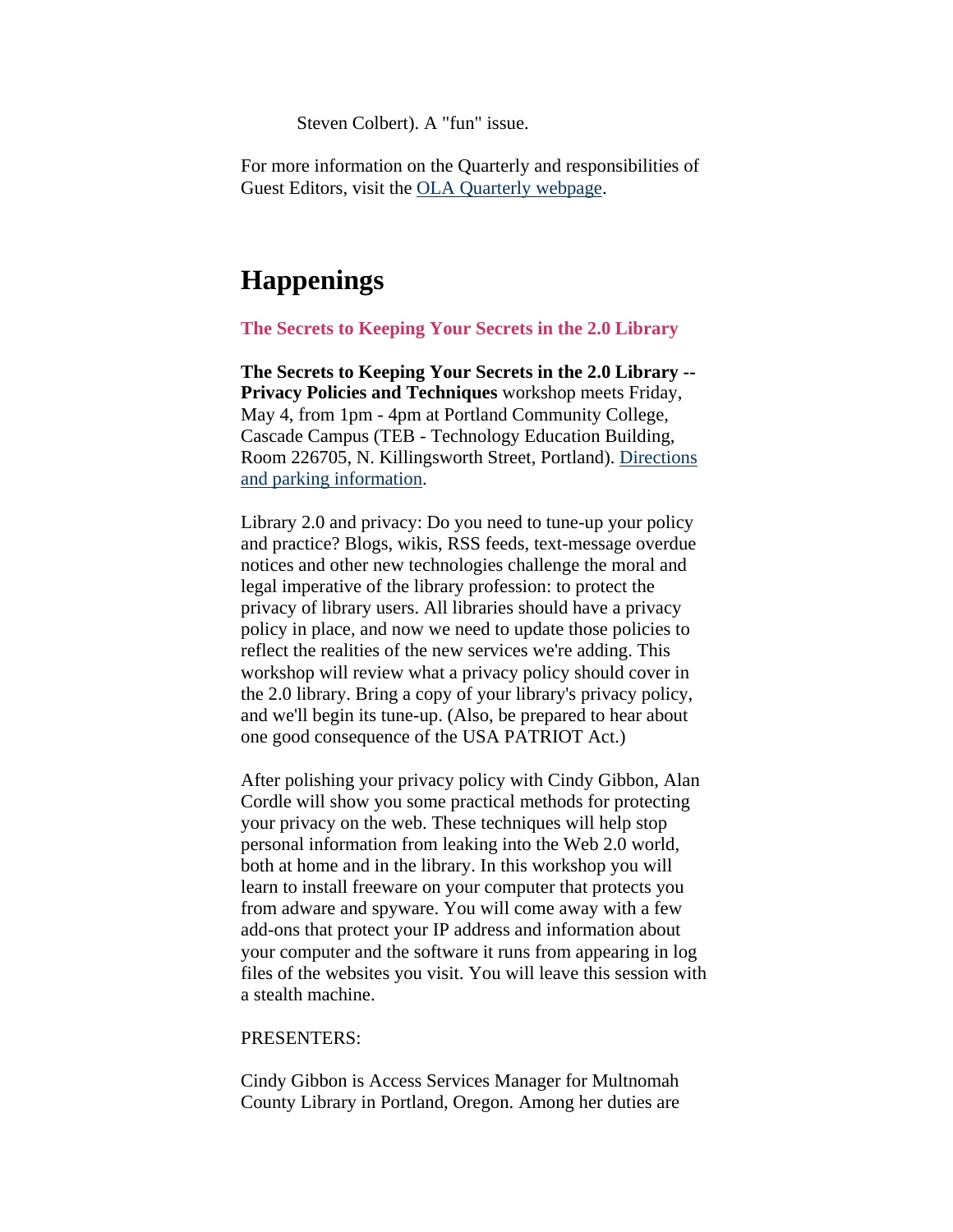<span id="page-5-0"></span>policy development, implementation and staff training on intellectual freedom, privacy, confidentiality and handling law enforcement and other requests for library records. She's not a lawyer, but has a permanent communications chip installed providing access to the County Attorney's Office.

Alan Cordle, Reference Librarian at Portland Community College, anonymously founded the poetry tell-all website, Foetry.com, in 2004. One year later, a letter from an attorney prompted his domain registrar to reveal his private information to the world. He landed on the front covers of both the Los Angeles Times and The Chronicle of Higher Education. He's learned a few tricks since then, and promises to help you and your patrons cover their tracks.

Cost: \$25.00 (Student/retiree rate); \$35.00 (PORTALS member rate); \$45.00 (non-member rate).

Register for this workshop at the [PORTALS website.](http://www.portals.org/)

## **BCR Teleconference - Library Education: Facing New Realities**

The College of DuPage has added a free teleconference to its spring schedule. **Library Education: Facing New Realities**, will be broadcast on Friday, April 27, from 12pm - 1:30pm (EDT). The broadcast draws from presentations made during a forum on issues that face LIS programs and their impact on practitioners, held during the Seattle ALA meeting in January.

The webcast examines ideas that ensure that library education programs remain vibrant and are responsive to the needs of practitioners and is hosted by Richard Dougherty. Guests will include Dan O'Connor, chair of ALA's Committee on Education (COE); John Budd, president of the Association for Library and Information Science Education (ALISE); Jan Sanders, director, City of Pasadena Public Library; and Janice Simmons-Welburn, dean of libraries, Marquette University.

The Seattle forum was cosponsored by ALISE and COE and moderated by Dan O'Connor. Brief presentations were made by Michael Gorman, immediate past president of ALA; Leslie Burger, current ALA president; Loriene Roy, president-elect; Tom Leonhardt, chair of Council on Accreditation (COA); and